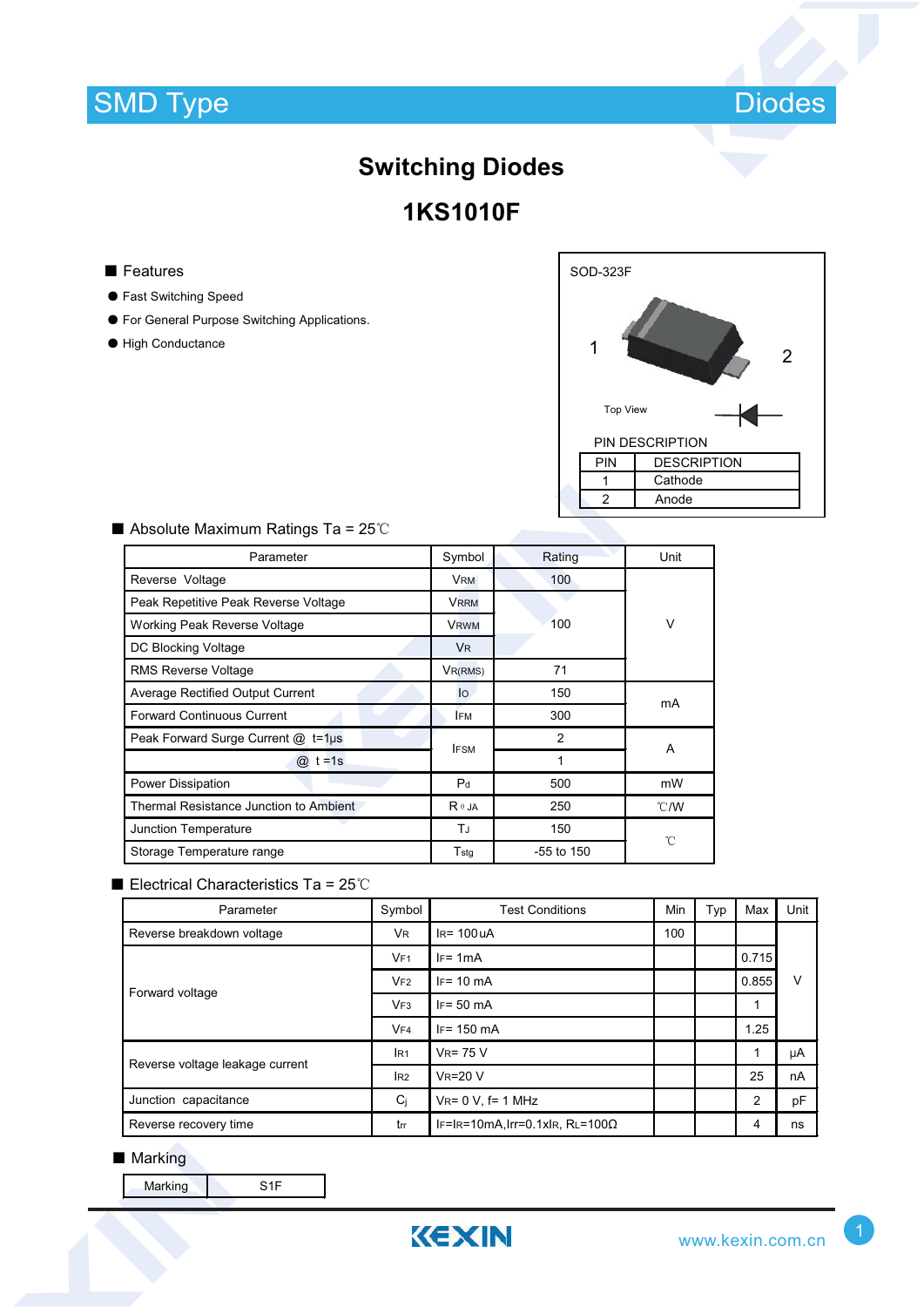

# **Switching Diodes 1KS1010F**



KEXIN